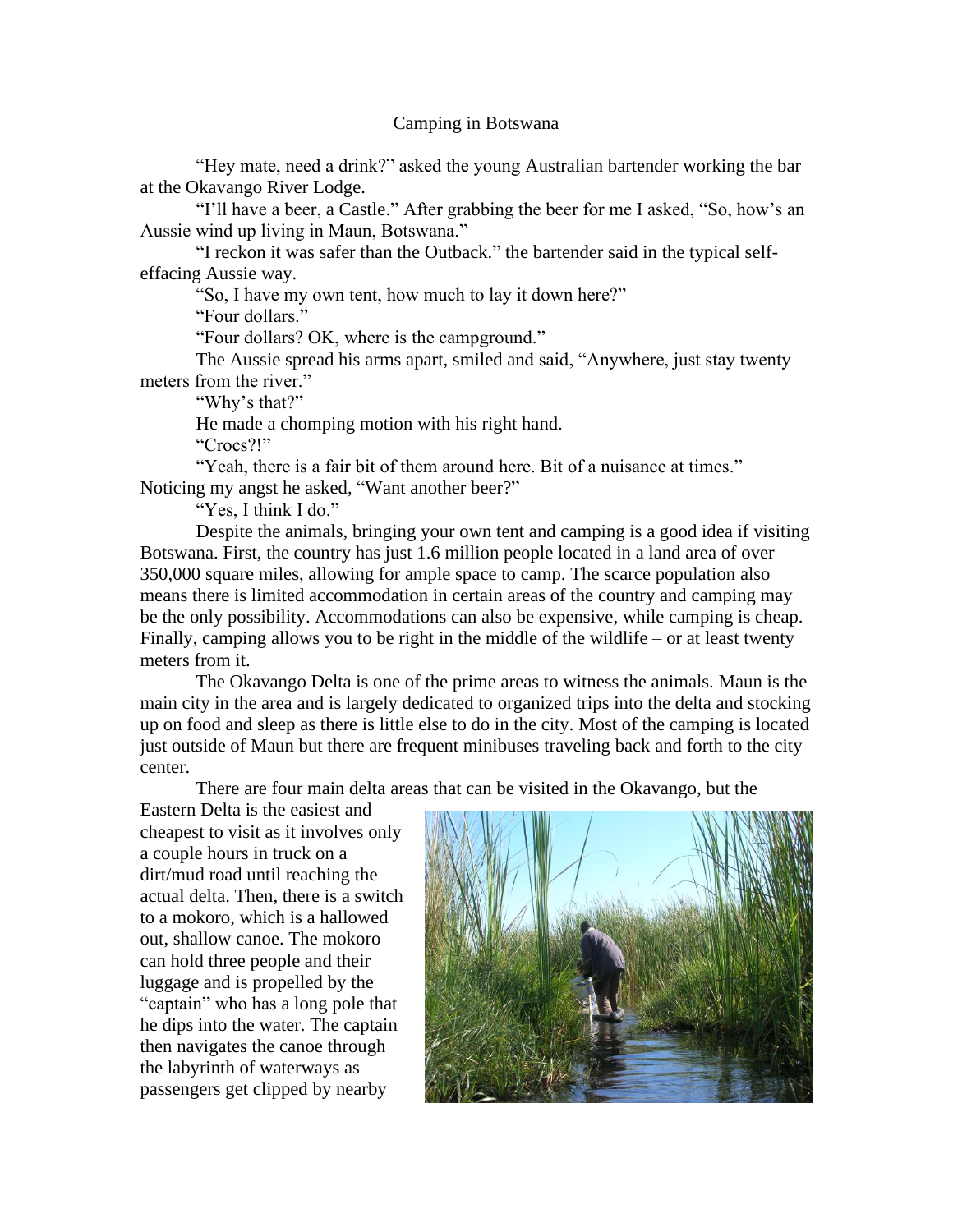vegetation. Once reaching camp, the captain will locate some branches, start a fire, cook, as well as dig the toilet. Visitors are expected to put up their own tent, pick up after themselves and not stray from the campground. Further, when visitors need to use the toilet, they are expected to place a stick on the pathway to the toilet indicating the toilet is occupied.

Trips into the Okavango are often walking trips, which leads to an increase in adrenaline as animals are within charging distance. There is an abundance of animals; they are attracted to the water from the surrounding semi-arid habitat area. Animals that can be seen are baboons, impalas, kudus, several types of birds, insects and some rather big termite hills that are sturdy enough to climb on. Most exhilarating are the elephants, although it is advisable to stay at least 100 meters away as they are deceivingly fast.

The animals can indirectly be viewed via their footprints, in the dusty ground away from the waterways. Some of the footprints are near the campsites. Indeed, waking in the middle night I stuck my head out of my tent and saw a couple eyes staring back at me from a fairly close distance. The next day, our tour guide noticed lion tracks as well as several other antelope tracks near the tents.

Chobe National Park, just across the border of Zambia and Zimbabwe, has a wide variety of animals to see. The city of Kasane serves as the base for trips inside Chobe and is more upscale than Maun. The campsites are also more sophisticated as visitors are assigned certain areas to set up their tent and must register with security. There are more organized tours and just more tourists in general here, so security is important. I had a



group of mongooses by my tent which was added security.

Most organized tours are either in the form of game drives via trucks or Chobe River tours via boat. The river trip includes a view of a surprisingly large number of animals. A couple scenes are especially interesting. One is seeing numerous hippos climb out of waterholes. Another interesting site is seeing the elephants cross the river in a long line, one elephant's trunk following the others tail.

South of Chobe is the Kalahari Desert. A visit to the Central Kalahari Game Reserve isn't necessary to get the idea of what a desert is like. There is one main road between Maun and the Namibian border at Mamuno, as well as the Trans-Kalahari Highway, which heads from the border south towards the capital of Gaborone.